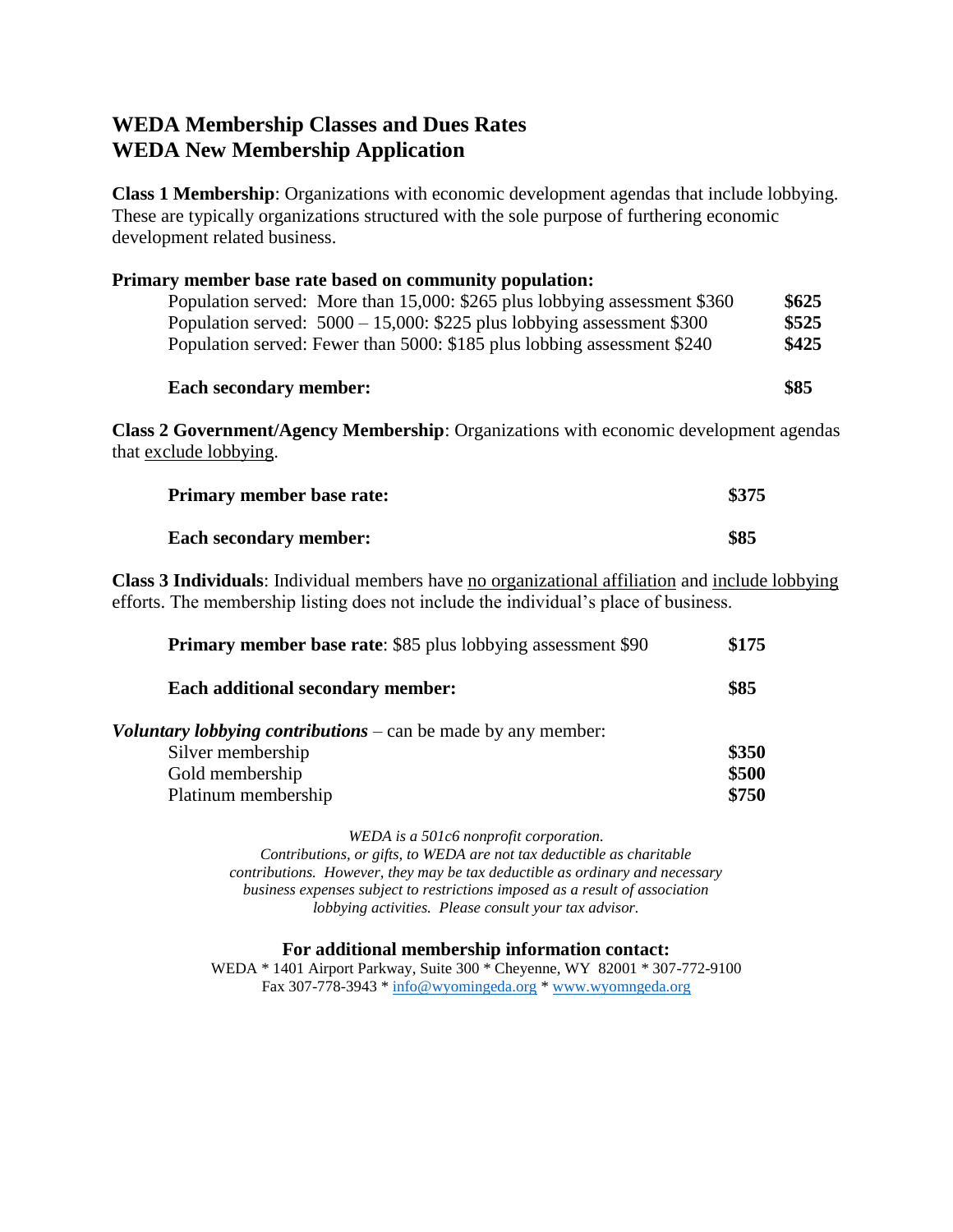

# **WEDA Membership Application**

*WEDA's Mission:* **Provide leadership and support to foster economic development in Wyoming.**

### **Class 1 and Class 2 Primary Member; or Individual Member**

| Individual Member employment information is not included in the membership listing |  |  |
|------------------------------------------------------------------------------------|--|--|
|                                                                                    |  |  |
|                                                                                    |  |  |
|                                                                                    |  |  |
|                                                                                    |  |  |
|                                                                                    |  |  |
| $Telephone - Office:$                                                              |  |  |
| Email(s): $\_\_\_\_\_\_\_\_\$                                                      |  |  |
| Website (if business or organization member): ___________________________________  |  |  |